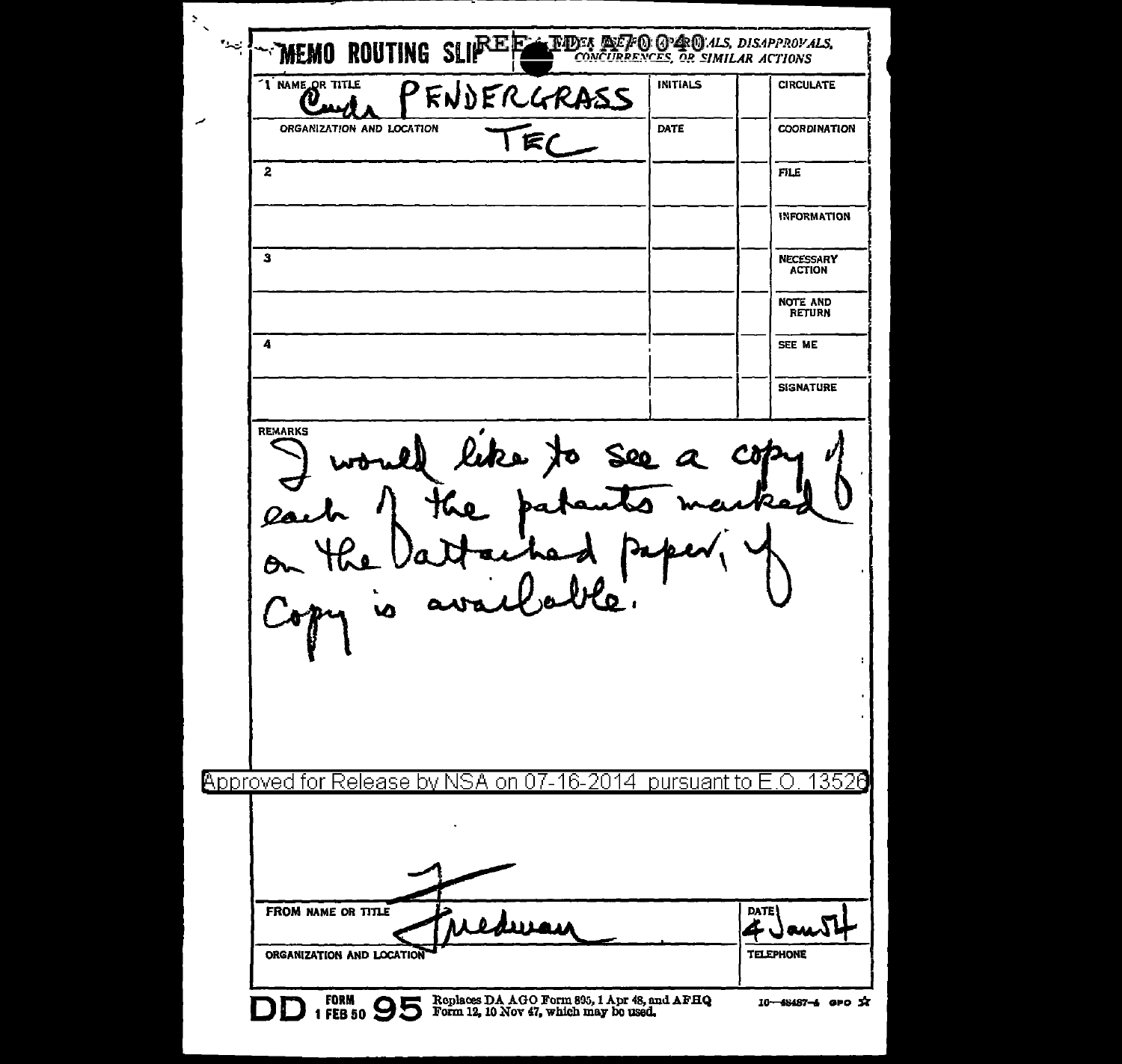$110.2 \times 70004.0$ the the f

**WALL STANDARD FORM NO. 64** Office Memorandum UNITED STATES GOVERNMENT DATE: 8 Oct 1953. · Mrs. Friedman TО **FROM SUBJECT:** 1. Here is some material which is available 2. Mr. Isldner of my group compiled this data.<br>I hope it is what you want I not please call

Il Vendergrans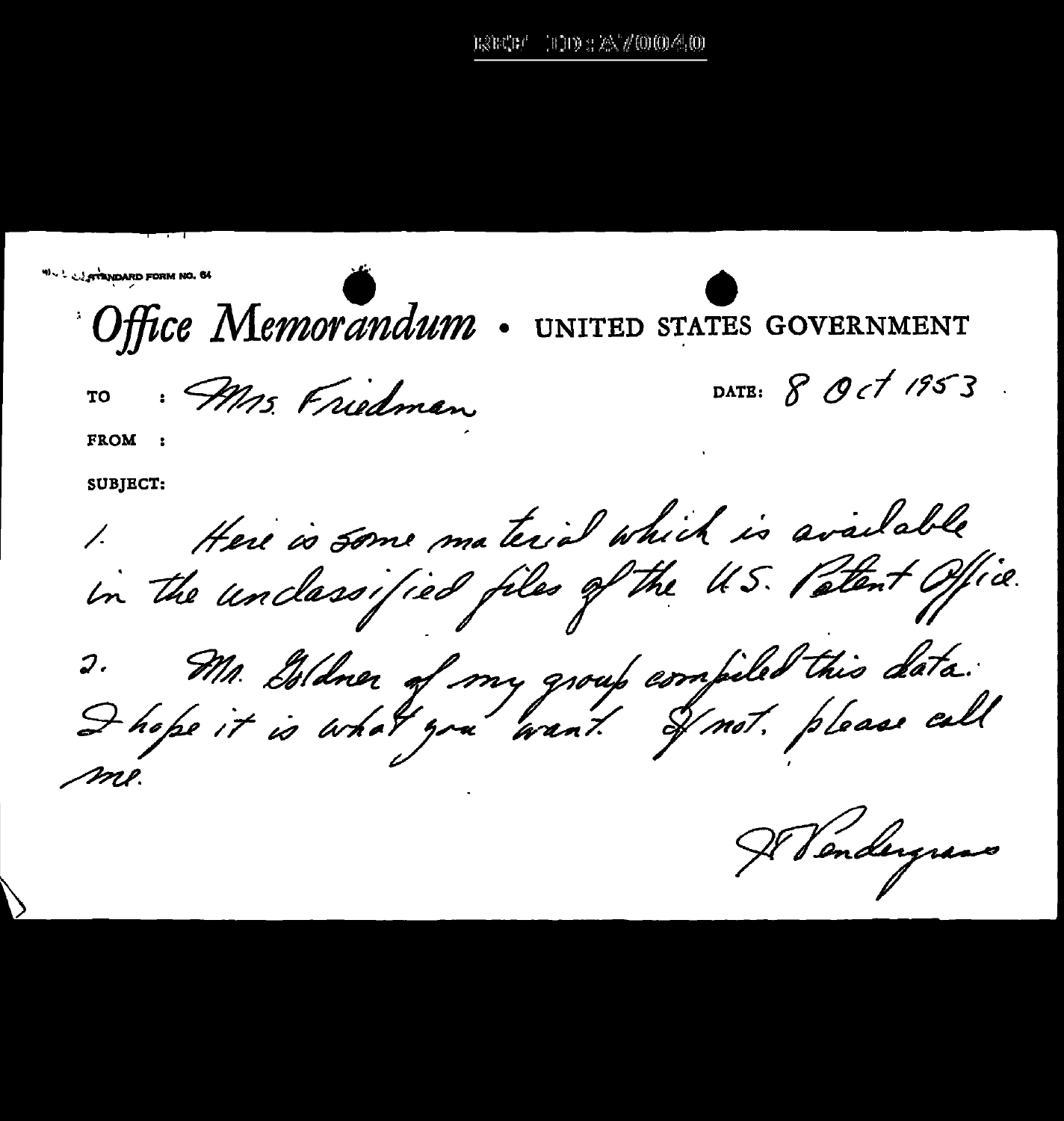REF ID:A70040 .

### A REFERENCE LIST OF CRYPTOGRAPHIC APPARATUS

# 1. U.S. Army Cipher Disk

 $\bullet$ 

A cipher device used at one time by the U.S. Army, consisting of two concentric disks, one disk having a normal alphabet written around its edge, and the other bearing a reversed normal alphabet. The earliest known cipher disk is credited to Leon Batista Alberti, Italian cryptographer of the fifteenth century. An example of a device of this type is found in U.S. patent  $1,500,077$  (S.H. Huntington, 1 July 1924).

## 2. Saint Qvr Slide

A sliding-strip device using two normal alphabets, so named after the French military academy where its use was taught about 1880. A simple device of this type is shown in U.S. patent 847,767 (M.C. Harlan, 19 March 1907).

### *3.* Wheatstone Gipher Device

A device consisting of a dial composed of two independent circles of letters, the outer ring having 27 equal segments and the inner ring having 26 equal segments. Two pointers are pivoted at the center, the longer hand serving the outer ring and the shorter the inner. These hands are so geared together that for each complete revolution of the longer, the smaller turns through one revolution and  $1/26$ . The principle is credited to Sir Charles Wheatstone  $(1879)$ , but it has been shown recently that an American, Decius Wadsworth, constructed an identical device in 1817. The Wheatstone principle is embodied in U.S. patent 801, 964 (J.S. Beeman, 17 October 1905).

# 4. U.S. Army Cipher Device, Type M-94

An obsolete U.S. Army cipher device employing a cylinder consisting of 25 disks, each disk containing a different mixed alphabet. The principle of the device was first proposed by Thomas Jefferson (circa 1800). Jefferson's description was discovered in 1922 among his personal papers in the Library of Congress (vol. 232, item 41575, Jefferson's Papers). It was independently invented by a French cryptographer, Etienne Bazeries, in 1891, and still later (1914) by Capt. Parker Hitt, U.S. Army. The device is shown in British patent 1891-11,324 (E. Bazeries, 14 May 1892)...